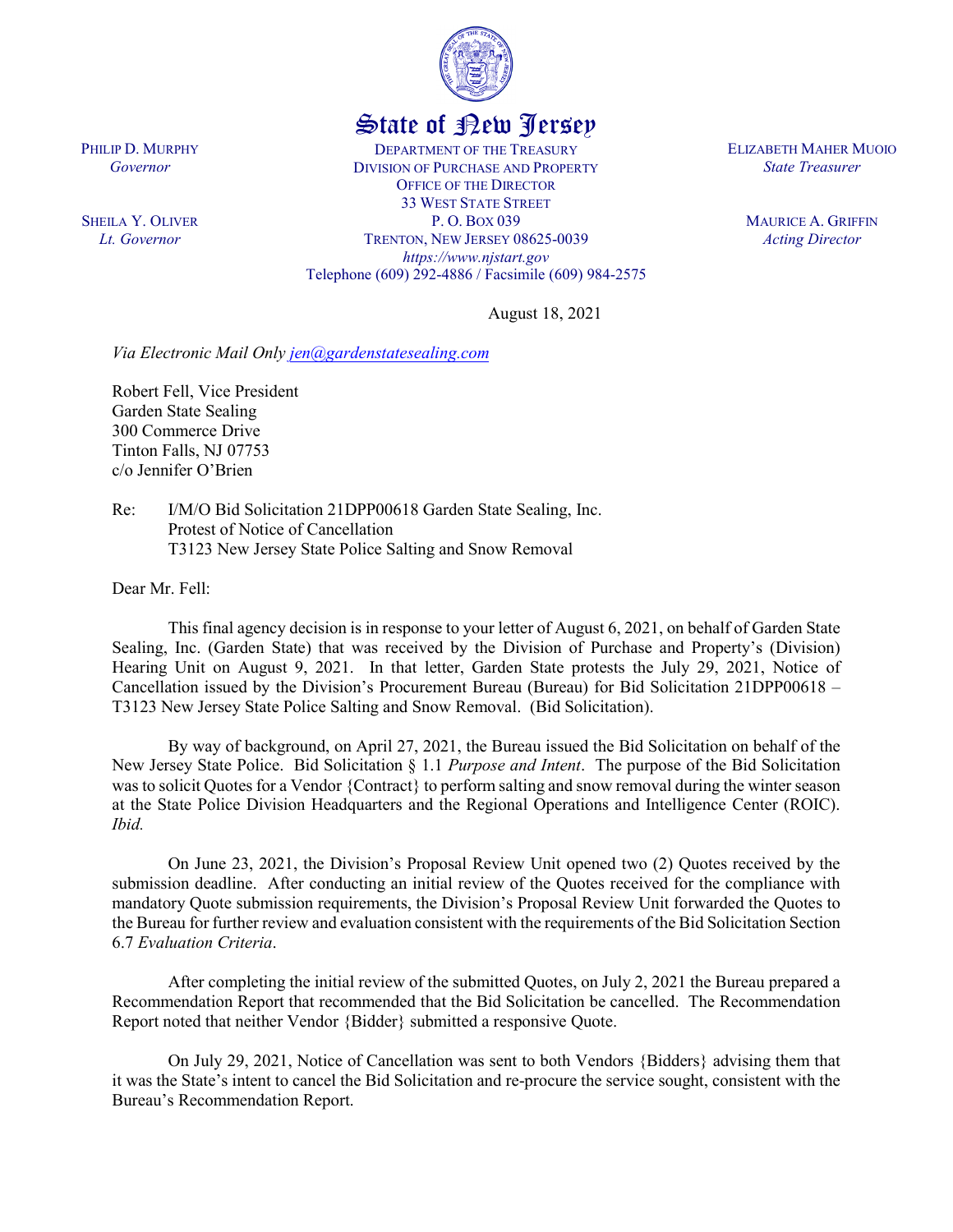On August 9, 2021, Garden State submitted a protest letter to the Division challenging the Bureau's decision to cancel the Bid Solicitation. In the protest, Garden State states

> Please accept this letter of protest in response to the cancelation of our bid for salting and snow removal at the Division headquarters and ROIC. While the pricing sheet states that the vendor shall provide pricing in yellow highlighted cells; it does not clearly state that they all must be filled in. The missing fields were due to the dollar amount not changing for years 2 and 3. This is our first time using the online bid procedure. I am happy to resubmit using the same number/amounts for year one for years 2 and 3. I appreciate your consideration in rethinking the cancelation.

In consideration of Garden State's protest, I have reviewed the record of this procurement, including the Bid Solicitation, the Quotes received and Garden State's protest, the relevant statutes, regulations, and case law. This review of the record has provided me with the information necessary to determine the facts of this matter and to render an informed final agency decision on the merits of the protest.

As noted above, in the protest, Garden State admits that it did not submit pricing for Year 2 and Year 3 for all price lines as required; however, Garden State states that the Bid Solicitation instructions were unclear claiming "it does not clearly state that they all must be filled in. The missing fields were due to the dollar amount not changing for years 2 and 3." Unfortunately, Garden State misunderstood the requirements of the Bid Solicitation as it related to the completion of the State supplied price sheet. With respect to the submission of pricing, to assist Vendors {Bidders} in completing the State-Supplied Price Sheet, the Bid Solicitation advised in part:

> The State-Supplied Price Sheet has been divided into 12 price lines per location (Division Headquarters and ROIC), for a total of 24 price lines. The Vendor {Bidder} must provide unit pricing for all price lines and locations. The Vendor  ${Bidden}$  must<sup>[1](#page-1-0)</sup> provide firm-fixed unit cost pricing for each year (Year 1, Year 2, and Year 3) of all 24 price lines. Failure to submit the required unit cost pricing for all price lines will result in the Vendor's {Bidder's} Quote being deemed non-responsive and ineligible for award.

> [Bid Solicitation § 4.4.5.2 *State-Supplied Price Sheet Instructions*, emphasis added.]

 $\overline{\phantom{a}}$ 

<span id="page-1-0"></span><sup>&</sup>lt;sup>1</sup> Bid Solicitation Section 2.2 *General Definitions* defines "Must – Denotes that which is a mandatory requirement."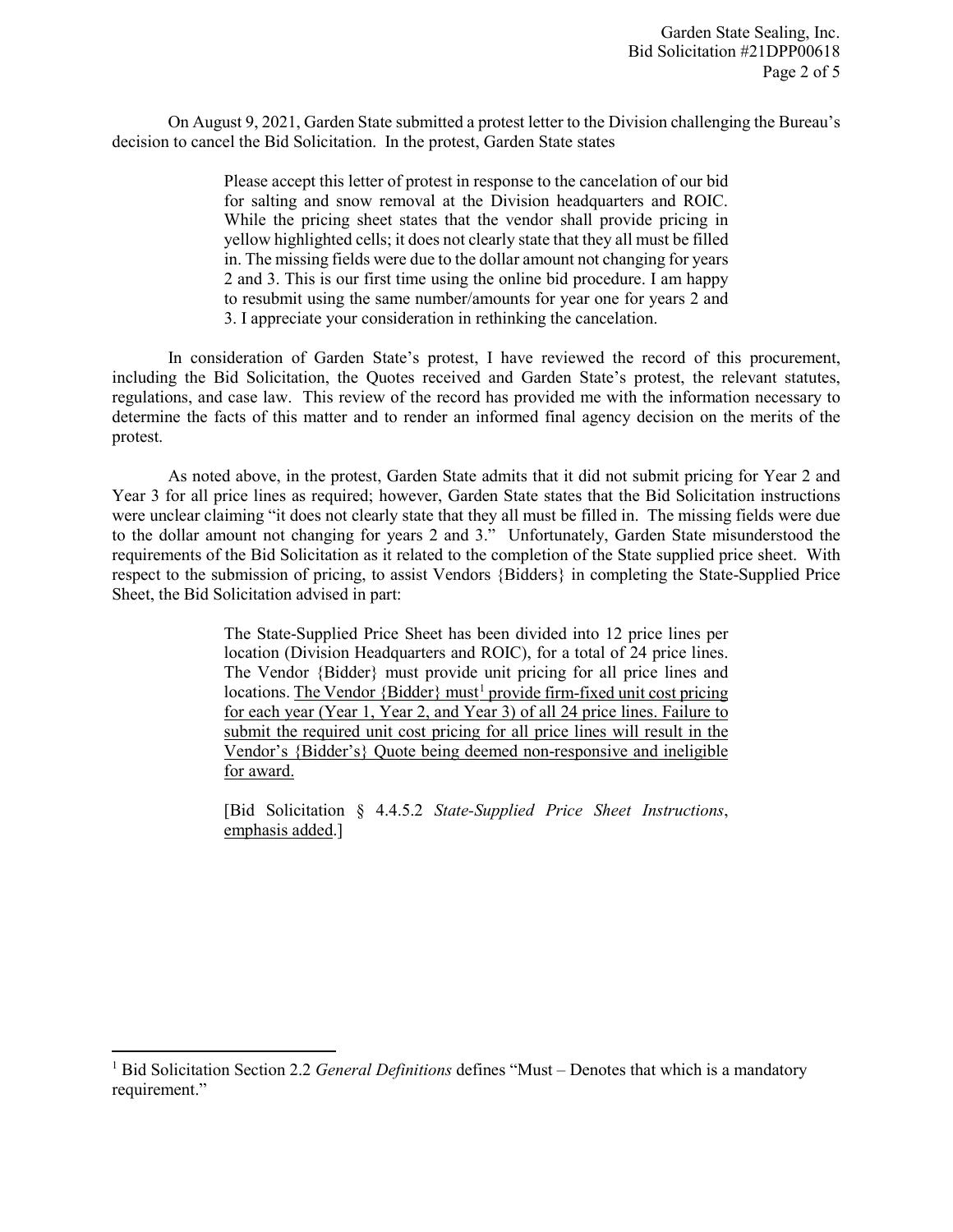Further, as shown on the screen shot below, the State-Supplied Price Sheet instructed that "the Vendors {Bidders} shall[2](#page-2-0) provide pricing in the yellow highlighted cells".

| <b>State-Supplied Price Sheet</b><br>Bid Solicitation #21DPP00618- T3123- New Jersey State Police Salting and Snow<br><b>Removal- Division Headquarters and ROIC</b> |                                                                                                                                                                                                                                                |                                  |                                       |                                       |                                       |  |
|----------------------------------------------------------------------------------------------------------------------------------------------------------------------|------------------------------------------------------------------------------------------------------------------------------------------------------------------------------------------------------------------------------------------------|----------------------------------|---------------------------------------|---------------------------------------|---------------------------------------|--|
|                                                                                                                                                                      | <b>Vendor {Bidder} Name:</b>                                                                                                                                                                                                                   |                                  |                                       |                                       |                                       |  |
|                                                                                                                                                                      | Directions: Refer to Bid Solicitation Section 4.4.5 for Vendor {Bidder} instructions. The Vendor {Bidder} shall provide<br>pricing in the yellow highlighted cells below. The Vendor {Bidder} must not alter the price schedule in any matter. |                                  |                                       |                                       |                                       |  |
|                                                                                                                                                                      |                                                                                                                                                                                                                                                |                                  |                                       |                                       |                                       |  |
| Line No.                                                                                                                                                             | <b>Item Description</b>                                                                                                                                                                                                                        | <b>Unit of</b><br><b>Measure</b> | Year <sub>1</sub><br><b>Unit Cost</b> | Year <sub>2</sub><br><b>Unit Cost</b> | Year <sub>3</sub><br><b>Unit Cost</b> |  |
|                                                                                                                                                                      | <b>DIVISION HEADQUARTERS</b>                                                                                                                                                                                                                   |                                  |                                       |                                       |                                       |  |

The New Jersey Courts have long recognized that the purpose of the public bidding process is to "secure for the public the benefits of unfettered competition." *Meadowbrook Carting Co. v. Borough of Island Heights*, 138 N.J. 307, 313 (1994). To that end, the "public bidding statutes exist for the benefit of the taxpayers, not bidders, and should be construed with sole reference to the public good." *Borough of Princeton v. Board of Chosen Freeholders*, 169 N.J. 135, 159-60 (1997). The objective of New Jersey's statutory procurement scheme is "to guard against favoritism, improvidence, extravagance and corruption; their aim is to secure for the public the benefits of unfettered competition." *Barrick v. State of New Jersey*, 218 N.J. 247, 258 (2014) (citing *Keyes Martin & Co. v. Dir. of Div. of Purchase and Prop*., 99 N.J. 244, 256 (1985)). Consistent with this purpose, the New Jersey procurement law provides that "any or all bids may be rejected when the State Treasurer or the Director of the Division of Purchase and Property determines that it is in the public interest so to do." N.J.S.A. 52:34-12(a).

The Division's administrative regulations that govern the advertised procurement process establish certain requirements that must be met in order for a Quote to be accepted. Those regulations provide in relevant part that:

- (a) In order to be eligible for consideration for award of contract, the bidder's proposal shall<sup>[3](#page-2-1)</sup> conform to the following requirements or be subject to designation as a non-responsive proposal for noncompliance:
	- . . .

6. Include all RFP-required pricing information.

[*N.J.A.C.* 17:12-2.2(a), emphasis added.]

<span id="page-2-0"></span>l <sup>2</sup> Bid Solicitation Section 2.2 *General Definitions* defines "Shall – Denotes that which is a mandatory requirement."

<span id="page-2-1"></span><sup>3</sup> "Shall – Denotes that which is a mandatory requirement." Bid Solicitation § 2.2 *General Definitions*.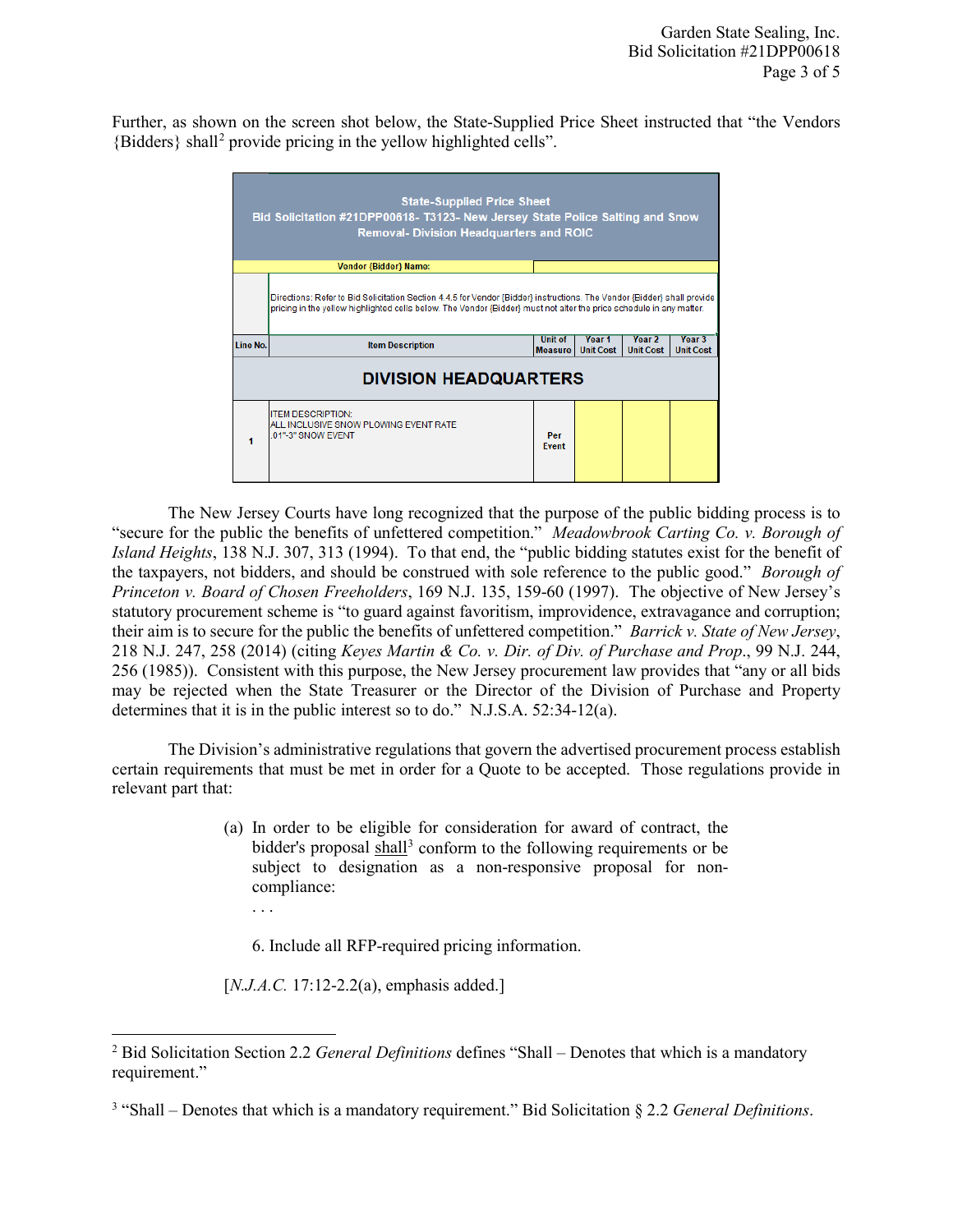In reviewing the Quote submitted by Garden State, the Bureau recognized that Garden State had failed to submit pricing for Year 2 and Year 3 for all price lines as required by the Bid Solicitation instructions. See screen shot below.



The Hearing Unit's independent review of the Bid Solicitation instructions for the submission of pricing finds that the instructions were clear. "The Vendor {Bidder} must provide firm-fixed unit cost pricing for each year (Year 1, Year 2, and Year 3) of all 24 price lines. Failure to submit the required unit cost pricing for all price lines will result in the Vendor's {Bidder's} Quote being deemed non-responsive and ineligible for award." Bid Solicitation § 4.4.5.2 *State-Supplied Price Sheet Instructions*. Further, to clarify the cells that must be completed, the State-Supplied Price Sheet noted that the Vendor {Bidder} shall provide pricing in the yellow cells. Therefore, the Bureau correctly determined that the Quote submitted by Garden State was non-responsive because Garden State did not submit a fully completed price sheet as required; and therefore, Garden State was not eligible for an award. This decision is in line with the Division's primary goal of ensuring that the public bidding process allows for unfettered competition. *Meadowbrook, supra,*  138 N.J. at 313. Because no responsive Quotes were received, the Bureau recommended, and I concurred, that it was in the public interest to cancel the Bid Solicitation.

In the protest, Garden State requests the ability to re-submit the price sheet with the information for Year 2 and Year 3 completed. However, allowing Garden State to revise its pricing information after the Quote submission deadline would result in an impermissible supplementation of the Quote, which the Division cannot allow as doing so would be contrary to the Court's holding in *In re Protest of Award of On-Line Games Prod. & Operation Servs. Contract*, Bid No. 95-X-20175, 279 N.J. Super. 566, 597 (App. Div. 1995). In *On-Line Games* the Appellate Division held that "in clarifying or elaborating on a proposal, a bidder explains or amplifies what is already there. In supplementing, changing or correcting a proposal, the bidder alters what is there. It is the alteration of the original proposal which was interdicted by the RFP". Here, the Division cannot accept Garden State's pricing for Year 2 and Year 3, after the Quote opening, even if Garden State were to submit the same pricing as proposed for Year 1, as doing so is an impermissible supplementation, change and correction to the submitted Quote.

Based upon the foregoing, I find no reason to disturb the Bureau's recommendation that the subject Bid Solicitation be cancelled. Accordingly, I sustain the July 29, 2021 Notice of Cancellation. This is my final agency decision.